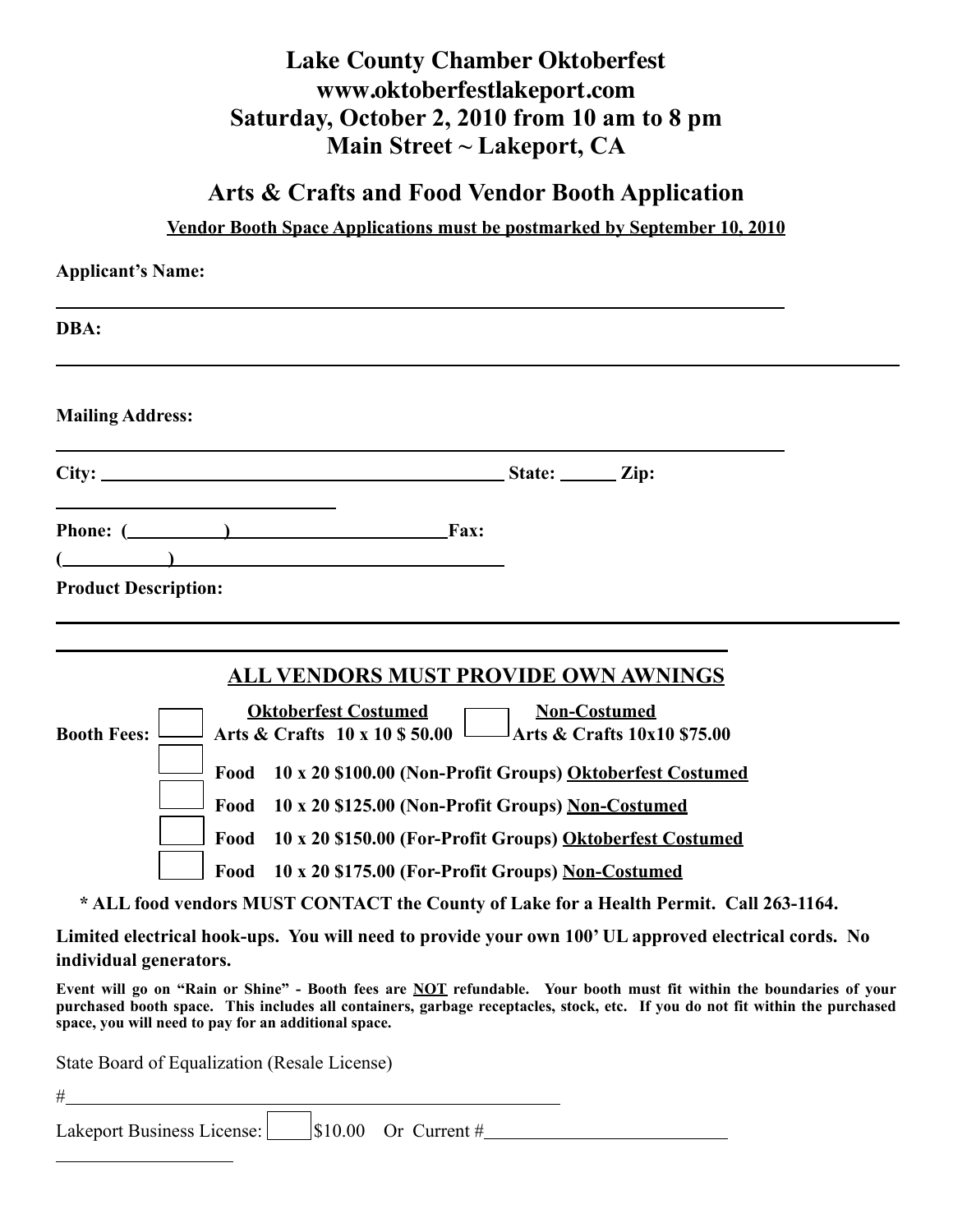**To ensure reservation, you must fill out the "One Time Business License" application from the City of Lakeport. This \$10 fee can be included with your booth space fee and returned to the Chamber with your vendor application.** 

| Liability Insurance<br>Carrier: |  |
|---------------------------------|--|
| Policy                          |  |
| $#$ :                           |  |

**If you do not have an insurance policy for your business, please fill in the information from either your homeowner's or renters insurance policy. Please make checks payable to: Lake County Chamber of Commerce Total Amount Enclosed: \$** 

**P.O. Box 295 Lakeport, CA 95453 Phone: (707) 263-5092 Fax: 263-5104 EMail:**[ceo@lakecochamber.com](mailto:ceo@lakecochamber.com) **Now accepting MasterCard & Visa (for credit card processing, please call the Chamber office at 707-263-5092)**

**You must complete and sign the "hold Harmless Agreement" on the reverse side of this application.**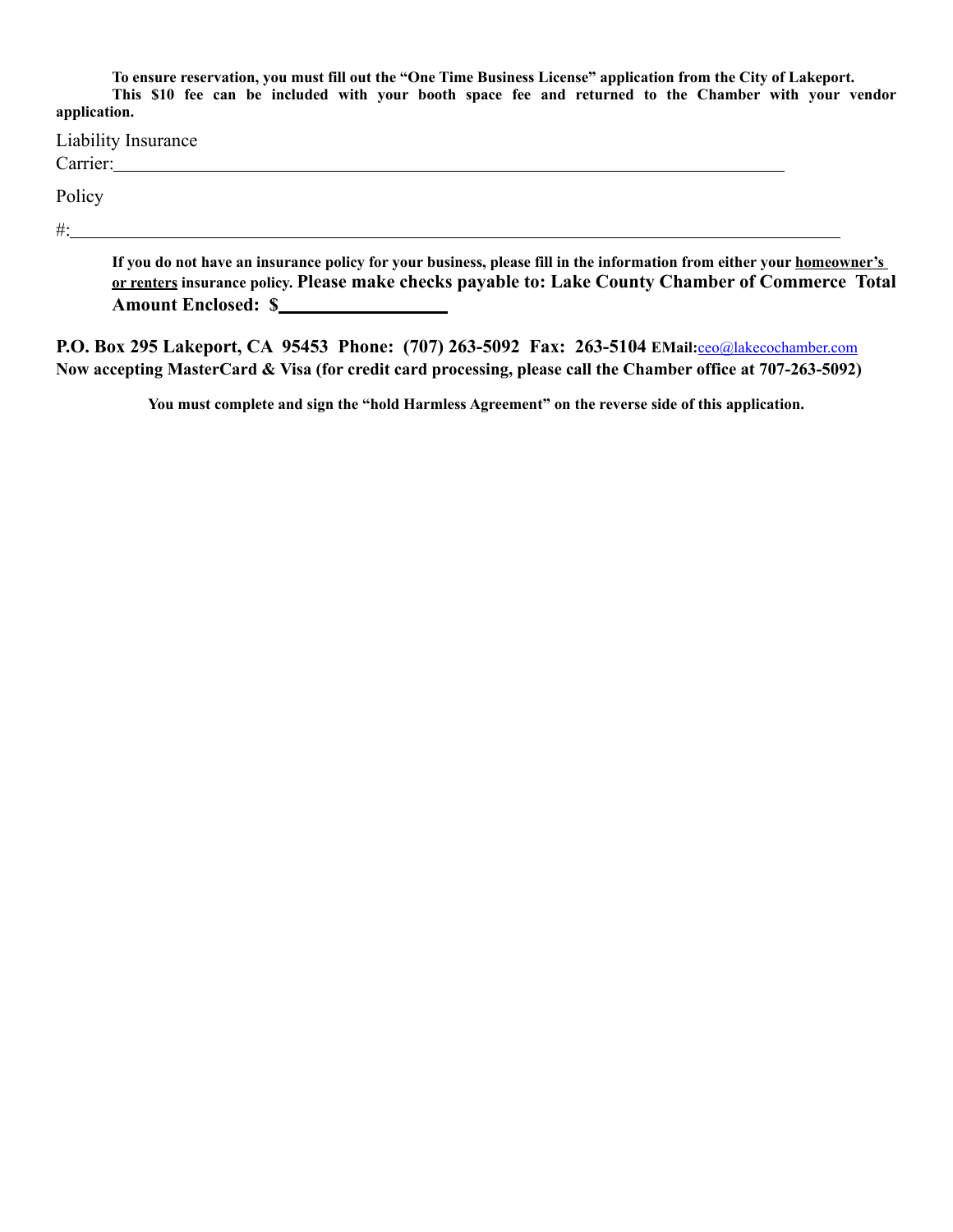## **Lake County Chamber Oktoberfest www.oktoberfestlakeport.com Saturday, October 2, 2010 from 10 am to 8 pm, Main Street ~ Lakeport, CA**

#### **HOLD HARMLESS AGREEMENT**

 **, hereinafter "Exhibitor" has permission to use a space on Main Street for the Lake County Chamber of Commerce Oktoberfest on Saturday, October 2, 2010. Exhibitors must set up by 9 am and remain open until the end of festival for the purpose of exhibiting and/or selling the following items:** 

**In consideration of allowing the above, and to the fullest extent permitted by law, "Exhibitor" agrees to indemnify and hold harmless the City of Lakeport, the County of Lake, the Lake County Chamber of Commerce, their officers, agents, and/or employees against and from any and all claims, lawsuits, damages, losses, expenses and costs, brought for, or on account of, damage or loss of any item in exhibitor's space, or injuries to or death of any person or persons, including "Exhibitor", or damage to or destruction of property, arising out of, or other occurrence during or in connection with, the foregoing event.**

Signature: <u>Date:</u> Date:

 $\overline{a}$ 

**This agreement MUST be signed and enclosed with any and all booth applications and fees in order to reserve a booth space. A "One Time Business License" application must also be submitted with application.**

**Please enclose a booth photo and/or product photos (mandatory) (even if you have participated in a Lake County Chamber event in the past) and list at least three prior show references. Prior Show References:**

| . . |  |  |  |
|-----|--|--|--|
|     |  |  |  |
|     |  |  |  |

**All Vendors using electric equipment other than regular lights:**

**Please list the appliances that you will be using and the estimated amount of wattage that they require.** 

 1. 2. 3.